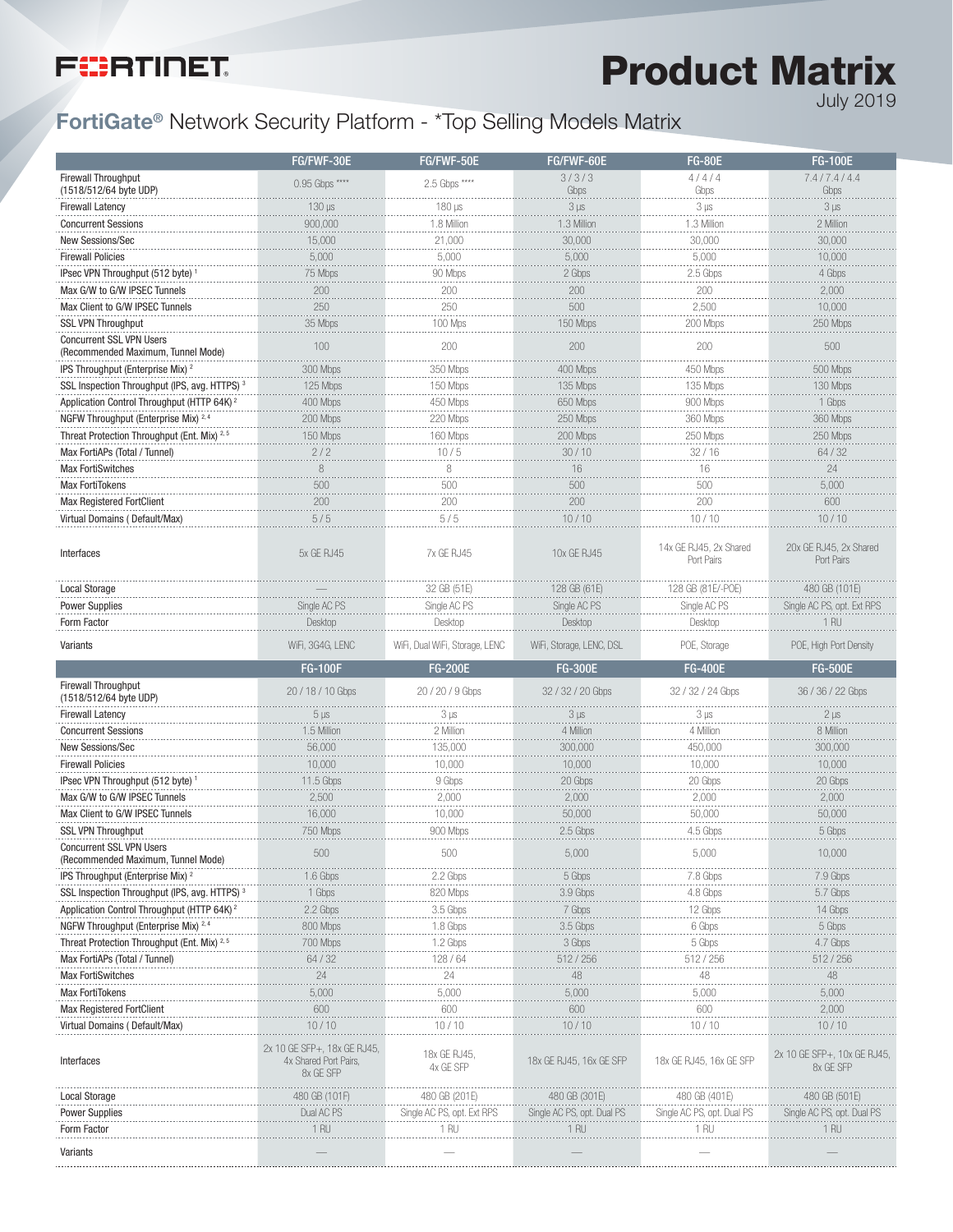### FortiGate® Network Security Platform - \*Top Selling Models Matrix

|                                                                  | <b>FG-600E</b>                             | <b>FG-800D</b>                                                  | $FG-1000D$                                | <b>FG-1200D</b>                                                             | <b>FG-1500D</b>                                                                            |
|------------------------------------------------------------------|--------------------------------------------|-----------------------------------------------------------------|-------------------------------------------|-----------------------------------------------------------------------------|--------------------------------------------------------------------------------------------|
| Firewall Throughput<br>(1518/512/64 byte UDP)                    | 36 / 36 / 27 Gbps                          | 36 / 36 / 22 Gbps                                               | 52 / 52 / 33 Gbps                         | 72 / 72 / 50 Gbps                                                           | 80 / 80 / 55 Gbps                                                                          |
| <b>Firewall Latency</b>                                          | $2 \mu s$                                  | $3 \mu s$                                                       | $3 \mu s$                                 | $3 \mu s$                                                                   | $3 \mu s$                                                                                  |
| <b>Concurrent Sessions</b>                                       | 8 Million                                  | 5 Million                                                       | 11 Million                                | 11 Million                                                                  | 12 Million                                                                                 |
| New Sessions/Sec                                                 | 450,000                                    | 280,000                                                         | 280,000                                   | 290,000                                                                     | 300,000                                                                                    |
| <b>Firewall Policies</b>                                         | 10,000                                     | 10,000                                                          | 100,000                                   | 100,000                                                                     | 100,000                                                                                    |
| IPsec VPN Throughput (512 byte) 1                                | 20 Gbps                                    | 20 Gbps                                                         | 25 Gbps                                   | 40 Gbps                                                                     | 50 Gbps                                                                                    |
| Max G/W to G/W IPSEC Tunnels                                     | 2,000                                      | 2,000                                                           | 20,000                                    | 20,000                                                                      | 20,000                                                                                     |
| Max Client to G/W IPSEC Tunnels                                  | 50,000                                     | 50,000                                                          | 100,000                                   | 100,000                                                                     | 100,000                                                                                    |
| <b>SSL VPN Throughput</b>                                        | 7 Gbps                                     | 2.2 Gbps                                                        | 3.6 Gbps                                  | 3.6 Gbps                                                                    | 4 Gbps                                                                                     |
| <b>Concurrent SSL VPN Users</b>                                  |                                            |                                                                 |                                           |                                                                             |                                                                                            |
| (Recommended Maximum, Tunnel Mode)                               | 10,000                                     | 5,000                                                           | 10,000                                    | 10,000                                                                      | 10,000                                                                                     |
| IPS Throughput (Enterprise Mix) <sup>2</sup>                     | 10 Gbps                                    | 4.2 Gbps                                                        | 6 Gbps                                    | 6.8 Gbps                                                                    | 13 Gbps                                                                                    |
| SSL Inspection Throughput (IPS, avg. HTTPS) <sup>3</sup>         | 8 Gbps                                     | 3.9 Gbps                                                        | 5.0 Gbps                                  | 5.0 Gbps                                                                    | 5.7 Gbps                                                                                   |
| Application Control Throughput (HTTP 64K) <sup>2</sup>           | 15 Gbps                                    | 9 Gbps                                                          | 14 Gbps                                   | 15 Gbps                                                                     | 16 Gbps                                                                                    |
| NGFW Throughput (Enterprise Mix) 2, 4                            | 9.5 Gbps                                   | 4 Gbps                                                          | 5 Gbps                                    | 6 Gbps                                                                      | 7 Gbps                                                                                     |
| Threat Protection Throughput (Ent. Mix) <sup>2,5</sup>           | 7 Gbps                                     | 3 Gbps                                                          | 4 Gbps                                    | 4 Gbps                                                                      | 5 Gbps                                                                                     |
| Max FortiAPs (Total, Tunnel)                                     | 1,024 / 512                                | 1,024 / 512                                                     | 4,096 / 1,024                             | 4,096 / 1,024                                                               | 4,096 / 1,024                                                                              |
| <b>Max FortiSwitches</b>                                         | 64                                         | 64                                                              | 128                                       | 128                                                                         | 128                                                                                        |
| <b>Max FortiTokens</b>                                           | 5,000                                      | 5,000                                                           | 20,000                                    | 20,000                                                                      | 20,000                                                                                     |
| <b>Max Registered Endpoints</b>                                  | 2,000                                      | 2,000                                                           | 20,000                                    | 20,000                                                                      | 20,000                                                                                     |
| Virtual Domains (Default/Max)                                    | 10/10                                      | 10/10                                                           | 10/250                                    | 10/250                                                                      | 10/250                                                                                     |
| Interfaces                                                       | 2x 10 GE SFP+, 10x GE RJ45,<br>8x GE SFP   | 2x 10 GE SFP+, 8x GE SFP, 4x<br>GE RJ45 Bypass, 22x GE RJ45     | 2x 10 GE SFP+, 16x GE SFP,<br>18x GE RJ45 | 4x 10GE SFP+/GE SFP, 16x GE 8x 10GE SFP+/GE SFP, 16x GE<br>SFP, 18x GE RJ45 | SFP, 18x GE RJ45                                                                           |
| <b>Local Storage</b>                                             | 480 GB (601E)                              | 240 GB                                                          | 256 GB                                    | 240 GB                                                                      | 480 GB                                                                                     |
| <b>Power Supplies</b>                                            | Single AC PS, opt. Dual PS                 | Single AC PS, opt. Dual PS                                      | Dual PS                                   | Dual PS                                                                     | Dual PS                                                                                    |
| Form Factor                                                      | 1 RU                                       | 1 RU                                                            | 2 RU                                      | 2 RU                                                                        | 2 RU                                                                                       |
| Variants                                                         |                                            |                                                                 | LENC                                      | LENC                                                                        | 10GE RJ45, DC, LENC                                                                        |
|                                                                  |                                            |                                                                 |                                           |                                                                             |                                                                                            |
|                                                                  | <b>FG-2000E</b>                            | <b>FG-2500E</b>                                                 | <b>FG-3000D</b>                           | <b>FG-3200D</b>                                                             | <b>FG-3400E</b>                                                                            |
| Firewall Throughput<br>(1518/512/64 byte UDP)                    | 90 / 90 / 60 Gbps                          | 150 / 150 / 95 Gbps                                             | 80/80/50<br>Gbps                          | 80 / 80 / 50 Gbps                                                           | 240 / 238 / 150 Gbps                                                                       |
| <b>Firewall Latency</b>                                          | $2 \mu s$                                  | $2 \mu s$                                                       | $3 \mu s$                                 | $3 \mu s$                                                                   | $4 \mu s$                                                                                  |
| <b>Concurrent Sessions</b>                                       | 20 Million                                 | 20 Million                                                      | 50 Million                                | 50 Million                                                                  | 50 Million                                                                                 |
| New Sessions/Sec                                                 | 500,000                                    | 500,000                                                         | 400,000                                   | 400,000                                                                     | 460,000                                                                                    |
| <b>Firewall Policies</b>                                         | 100,000                                    | 100,000                                                         | 200,000                                   | 200,000                                                                     | 200,000                                                                                    |
| IPsec VPN Throughput (512 byte) <sup>1</sup>                     | 65 Gbps                                    | 95 Gbps                                                         | 50 Gbps                                   | 50 Gbps                                                                     | 140 Gbps                                                                                   |
| Max G/W to G/W IPSEC Tunnels                                     | 20,000                                     | 20,000                                                          | 40,000                                    | 40,000                                                                      | 40,000                                                                                     |
| Max Client to G/W IPSEC Tunnels                                  | 100,000                                    | 100,000                                                         | 200,000                                   | 200,000                                                                     | 200,000                                                                                    |
| <b>SSL VPN Throughput</b>                                        | 6 Gbps                                     | 6 Gbps                                                          | 8 Gbps                                    | 8 Gbps                                                                      | 11 Gbps                                                                                    |
| <b>Concurrent SSL VPN Users</b>                                  | 30,000                                     | 30,000                                                          | 30,000                                    | 30,000                                                                      | 30,000                                                                                     |
| (Recommended Maximum, Tunnel Mode)                               |                                            |                                                                 |                                           |                                                                             |                                                                                            |
| IPS Throughput (Enterprise Mix) <sup>2</sup>                     | 11.5 Gbps                                  | 11.5 Gbps                                                       | 23 Gbps                                   | 26 Gbps                                                                     | 44 Gbps                                                                                    |
| SSL Inspection Throughput (IPS, avg. HTTPS) <sup>3</sup>         | 9.4 Gbps                                   | 9.4 Gbps                                                        | 15 Gbps                                   | 17 Gbps                                                                     | 30 Gbps                                                                                    |
| Application Control Throughput (HTTP 64K) <sup>2</sup>           | 20 Gbps                                    | 20 Gbps                                                         | 40 Gbps                                   | 50 Gbps                                                                     | 86 Gbps                                                                                    |
| NGFW Throughput (Enterprise Mix) 2,4                             | 9 Gbps                                     | 9 Gbps                                                          | 22 Gbps                                   | 24 Gbps                                                                     | 34 Gbps                                                                                    |
| Threat Protection Throughput (Ent. Mix) <sup>2,5</sup>           | 5.4 Gbps                                   | 5.4 Gbps                                                        | 13 Gbps                                   | 15 Gbps                                                                     | 23 Gbps                                                                                    |
| Max FortiAPs (Total, Tunnel)                                     | 4,096 / 1,024                              | 4,096 / 1,024                                                   | 4096 / 1024                               | 4096 / 1024                                                                 | 4096 / 1024                                                                                |
| <b>Max FortiSwitches</b>                                         | 128                                        | 128                                                             | 256                                       | 256                                                                         | 256                                                                                        |
| <b>Max FortiTokens</b>                                           | 20,000                                     | 20,000                                                          | 20,000                                    | 20,000                                                                      | 20,000                                                                                     |
| <b>Max Registered Endpoints</b><br>Virtual Domains (Default/Max) | 20,000                                     | 20,000                                                          | 50,000<br>10/500                          | 50,000                                                                      | 50,000                                                                                     |
| Interfaces                                                       | 10/500<br>$6x$ 10GE SFP+,<br>, 34x GE RJ45 | 10/500<br>10x 10GE SFP+,<br>2x 10GE SFP+ bypass, 34x<br>GE RJ45 | 16x 10GE SFP+/GE SFP, 2x<br>GE RJ45       | 10/500<br>48x 10GE SFP+/GE SFP, 2x<br>GE RJ45                               | 10/500<br>4x 100GE QSFP28/40GE<br>QSFP+, 24x 25GE<br>SFP28/10GE SFP+/GE SFP, 2x<br>GE RJ45 |
| <b>Local Storage</b>                                             | 480 GB                                     | 480 GB                                                          | 480 GB                                    | 960 GB                                                                      | 4 TB (3401E)                                                                               |
| <b>Power Supplies</b>                                            | Dual PS                                    | Dual PS                                                         | Dual PS                                   | Dual PS                                                                     | Dual PS                                                                                    |
| Form Factor                                                      | $2$ RU                                     | $2$ RU                                                          | $2$ RU                                    | $2$ RU                                                                      | $2$ RU                                                                                     |

\* Featured Top selling models, for complete FortiGate offerings please visit www.fortinet.com. FortiGate virtual appliances are also available. All performance values are "up to" and vary depending on system configuration.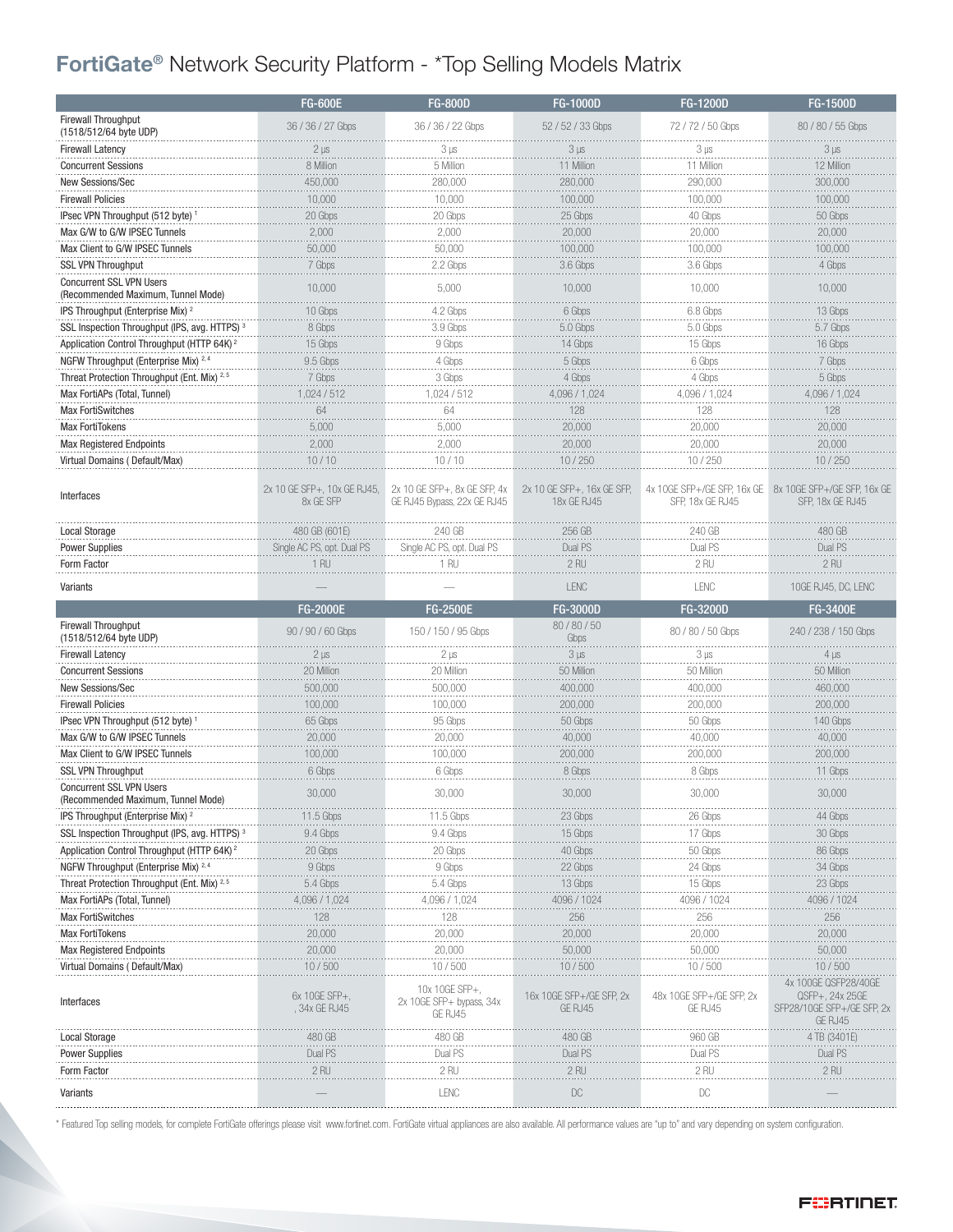### FortiGate® Network Security Platform - \*Top Selling Models Matrix

|                                                                       | FG-3600E                                                                         | <b>FG-3700D</b>                                                            | <b>FG-3800D</b>                                             | FG-3960E                                                    | FG-3980E                                                     |
|-----------------------------------------------------------------------|----------------------------------------------------------------------------------|----------------------------------------------------------------------------|-------------------------------------------------------------|-------------------------------------------------------------|--------------------------------------------------------------|
| <b>Firewall Throughput</b><br>(1518/512/64 byte UDP)                  | 240 / 240 / 150 Gbps                                                             | 160 / 160 / 110 Gbps                                                       | 320 / 300 / 150 Gbps                                        | 620 / 610 / 370 Gbps                                        | 1.05 Tbps / 1.05 Tbps /<br>680 Gbps                          |
| <b>Firewall Latency</b>                                               | 4 µs                                                                             | $2 \mu s$                                                                  | $5 \mu s$                                                   | $3 \mu s$                                                   | $3 \mu s$                                                    |
| <b>Concurrent Sessions</b>                                            | 50 Million                                                                       | 50 Million                                                                 | 95 Million                                                  | 160 Million                                                 | 160 Millior                                                  |
| New Sessions/Sec                                                      | 460,000                                                                          | 400,000                                                                    | 480,000                                                     | 550,000                                                     | 550,000                                                      |
| <b>Firewall Policies</b>                                              | 200,000                                                                          | 200,000                                                                    | 200,000                                                     | 200,000                                                     | 200,000                                                      |
| IPsec VPN Throughput (512 byte)                                       | 145 Gbps                                                                         | 100 Gbps                                                                   | 135 Gbps                                                    | 280 Gbps                                                    | 400 Gbps                                                     |
| Max G/W to G/W IPSEC Tunnels                                          | 40,000                                                                           | 40,000                                                                     | 40,000                                                      | 40,000                                                      | 40,000                                                       |
| Max Client to G/W IPSEC Tunnels                                       | 200,000                                                                          | 200,000                                                                    | 200,000                                                     | 200,000                                                     | 200,000                                                      |
| <b>SSL VPN Throughput</b>                                             | 12 Gbps                                                                          | 10 Gbps                                                                    | 10 Gbps                                                     | 9 Gbps                                                      | 9.5 Gbps                                                     |
| <b>Concurrent SSL VPN Users</b><br>(Recommended Maximum, Tunnel Mode) | 30,000                                                                           | 30,000                                                                     | 30,000                                                      | 30,000                                                      | 30,000                                                       |
| IPS Throughput (Enterprise Mix) <sup>2</sup>                          | 55 Gbps                                                                          | 28 Gbps                                                                    | 30 Gbps                                                     | 30 Gbps                                                     | 32 Gbps                                                      |
| SSL Inspection Throughput (IPS, avg. HTTPS) <sup>3</sup>              | 34 Gbps                                                                          | 15.5 Gbps                                                                  | 14.4 Gbps                                                   | 23 Gbps                                                     | 26 Gbps                                                      |
| Application Control Throughput (HTTP 64K) <sup>2</sup>                | 95 Gbps                                                                          | 40 Gbps                                                                    | 44 Gbps                                                     | 40 Gbps                                                     | 55 Gbps                                                      |
| NGFW Throughput (Enterprise Mix) 2, 4                                 | 40 Gbps                                                                          | 20 Gbps                                                                    | 20 Gbps                                                     | 22 Gbps                                                     | 28 Gbps                                                      |
| Threat Protection Throughput (Ent. Mix) 2,5                           | 30 Gbps                                                                          | 13 Gbps                                                                    | 13 Gbps                                                     | 13.5 Gbps                                                   | 20 Gbps                                                      |
| Max FortiAPs (Total, Tunnel)                                          | 4096 / 1024                                                                      | 4,096 / 1,024                                                              | 4,096 / 1,024                                               | 4,096 / 1,024                                               | 4,096 / 1,024                                                |
| <b>Max FortiSwitches</b>                                              | 256                                                                              | 256                                                                        | 256                                                         | 256                                                         | 256                                                          |
| <b>Max FortiTokens</b>                                                | 20,000                                                                           | 20,000                                                                     | 20,000                                                      | 20,000                                                      | 20,000                                                       |
| <b>Max Registered Endpoints</b>                                       | 50,000                                                                           | 100,000                                                                    | 100,000                                                     | 100,000                                                     | 100,000                                                      |
| Virtual Domains (Default/Max)                                         | 10/500                                                                           | 10/500                                                                     | 10/500                                                      | 10/500                                                      | 10/500                                                       |
| Interfaces                                                            | 6x 100GE QSFP28/40GE<br>QSFP+, 32x 25GE<br>SFP28/10GE SFP+/GE SFP, 2x<br>GE RJ45 | 4x 40GE QSFP+, 20x 10GE<br>SFP+/GE SFP, 8x SFP+,<br>2x GF RJ45             | 4x 100GE CFP2,<br>4x 40GE QSFP+<br>8x 10GE SFP+, 2x GE RJ45 | 6x 100GF OSFP28/40GF<br>QSFP+, 16x 10GE SFP+,<br>2x GE RJ45 | 10x 100GF OSFP28/40GF<br>QSFP+, 16x 10GE SFP+,<br>2x GE RJ45 |
| <b>Local Storage</b>                                                  | 4 TB (3601E)                                                                     | 2x 2TB HDD                                                                 | 960 GB                                                      |                                                             |                                                              |
| <b>Power Supplies</b>                                                 | Dual PS                                                                          | Dual PS                                                                    | Dual PS                                                     | 3 PS                                                        | 3PS                                                          |
| Form Factor                                                           | 2 <sub>RU</sub>                                                                  | 3 RU                                                                       | 3 RU                                                        | 5RU                                                         | 5 RU                                                         |
| Variants                                                              |                                                                                  | DC, NEBS, LENC                                                             | DC, NEBS                                                    | DC                                                          | DC                                                           |
|                                                                       |                                                                                  |                                                                            |                                                             |                                                             |                                                              |
|                                                                       |                                                                                  |                                                                            |                                                             |                                                             |                                                              |
|                                                                       | <b>FG-6300F</b>                                                                  | <b>FG-6500F</b>                                                            | <b>FG-7040E</b>                                             | <b>FG-7060E</b>                                             | FG-5001E                                                     |
| <b>Firewall Throughput</b><br>(1518/512/64 byte UDP)                  | 239 / 238 / 135 Gbps                                                             | 239 / 238 / 135 Gbps                                                       | 315 / 310 / 200 Gbps                                        | 630 / 630 / 340 Gbps                                        | 80 / 80 / 50 Gbps                                            |
| <b>Firewall Latency</b>                                               | $5 \mu s$                                                                        | $5 \mu s$                                                                  | $7 \mu s$                                                   | $7 \mu s$                                                   | $3 \mu s$                                                    |
| <b>Concurrent Sessions</b>                                            | 120 Million                                                                      | 200 Million                                                                | 160 Million                                                 | 320 Million                                                 | 40 Million                                                   |
| New Sessions/Sec                                                      | 2 Million                                                                        | 3 Million                                                                  | 950,000                                                     | 1.8 Million                                                 | 640,000                                                      |
| <b>Firewall Policies</b>                                              | 200,000                                                                          | 200,000                                                                    | 200,000                                                     | 200,000                                                     | 200.000                                                      |
| IPsec VPN Throughput (512 byte) 1                                     | 96 Gbps                                                                          | 160 Gbps                                                                   | 100 Gbps                                                    | 100 Gbps                                                    | 45 Gbps                                                      |
| Max G/W to G/W IPSEC Tunnels                                          | 16,000                                                                           | 16,000                                                                     | 16,000                                                      | 16,000                                                      | 40,000                                                       |
| Max Client to G/W IPSEC Tunnels                                       | 90,000                                                                           | 90,000                                                                     | 64,000                                                      | 64,000                                                      | 64,000                                                       |
| SSL VPN Throughput                                                    | 9 Gbps                                                                           | 9 Gbps                                                                     | 15 Gbps                                                     | 15 Gbps                                                     | 9 Gbps                                                       |
| <b>Concurrent SSL VPN Users</b><br>(Recommended Maximum, Tunnel Mode) | 30,000                                                                           | 30,000                                                                     | 48,000                                                      | 48,000                                                      | 25,000                                                       |
| IPS Throughput (Enterprise Mix) <sup>2</sup>                          | 110 Gbps                                                                         | 170 Gbps                                                                   | 60 Gbps                                                     | 120 Gbps                                                    | 18 Gbps                                                      |
| SSL Inspection Throughput (IPS, avg. HTTPS) <sup>3</sup>              | 66 Gbps                                                                          | 110 Gbps                                                                   | Refer to Data Sheet                                         | Refer to Data Sheet                                         | Refer to Data Shee                                           |
| Application Control Throughput (HTTP 64K) <sup>2</sup>                | 150 Gbps                                                                         | 220 Gbps                                                                   | 80 Gbps                                                     | 160 Gbps                                                    | 36 Gbps                                                      |
| NGFW Throughput (Enterprise Mix) 2, 4                                 | 90 Gbps                                                                          | 150 Gbps                                                                   | 50 Gbps                                                     | 100 Gbps                                                    | 15 Gbps                                                      |
| Threat Protection Throughput (Ent. Mix) 2,8                           | 60 Gbps                                                                          | 100 Gbps                                                                   | 40 Gbps                                                     | 80 Gbps                                                     | 13.5 Gbps                                                    |
| Max FortiAPs (Total, Tunnel)                                          |                                                                                  |                                                                            |                                                             |                                                             | 4.096 / 1.024                                                |
| <b>Max FortiSwitches</b>                                              |                                                                                  |                                                                            |                                                             |                                                             |                                                              |
| <b>Max FortiTokens</b>                                                | 20,000                                                                           | 20,000                                                                     | 20,000                                                      | 20,000                                                      | 20,000                                                       |
| <b>Max Registered Endpoints</b>                                       | 20,000                                                                           | 20,000                                                                     | 20,000                                                      | 20,000                                                      | 20,000                                                       |
| Virtual Domains (Default/Max)                                         | 10/500                                                                           | 10/500                                                                     | 10/500                                                      | 10/500                                                      | 10/500                                                       |
| Interfaces                                                            | 4x 100GE QSFP28/40GE<br>QSFP+, 24x 25GE SFP28,<br>3x 10GE SFP+, 2x GE RJ45       | 4x 100GE QSFP28/40GE<br>QSFP+, 24x 25GE SFP28,<br>3x 10GE SFP+, 2x GE RJ45 | Varied                                                      | Varied                                                      | 2x 40GE QSFP+, 2x 10GE<br>SFP+, 2x GE RJ45                   |
| <b>Local Storage</b>                                                  | 2 TB NVMe (6301F)                                                                | 2 TB NVMe (6501F)                                                          |                                                             |                                                             |                                                              |
| <b>Power Supplies</b>                                                 | 3 PS                                                                             | 3 PS                                                                       | 3+1 PS                                                      | $4+2$ PS                                                    | Chassis based                                                |
| Form Factor                                                           | 3 RU                                                                             | 3 RU                                                                       | 6 RU                                                        | 8 RU                                                        | ATCA Blade                                                   |

1. IPsec VPN performance test uses AES256-SHA256.

2. IPS, Application Control, NGFW and Threat Protection are measured with Logging enabled.

3. SSL Inspection performance values use an average of HTTPS sessions of different cipher suites.

4. NGFW performance is measured with Firewall, IPS and Application Control enabled, Enterprise Mix traffic. 5. Threat Protection performance is measured with Firewall, IPS, Application Control and Malware Protection enabled, Enterprise Mix traffic.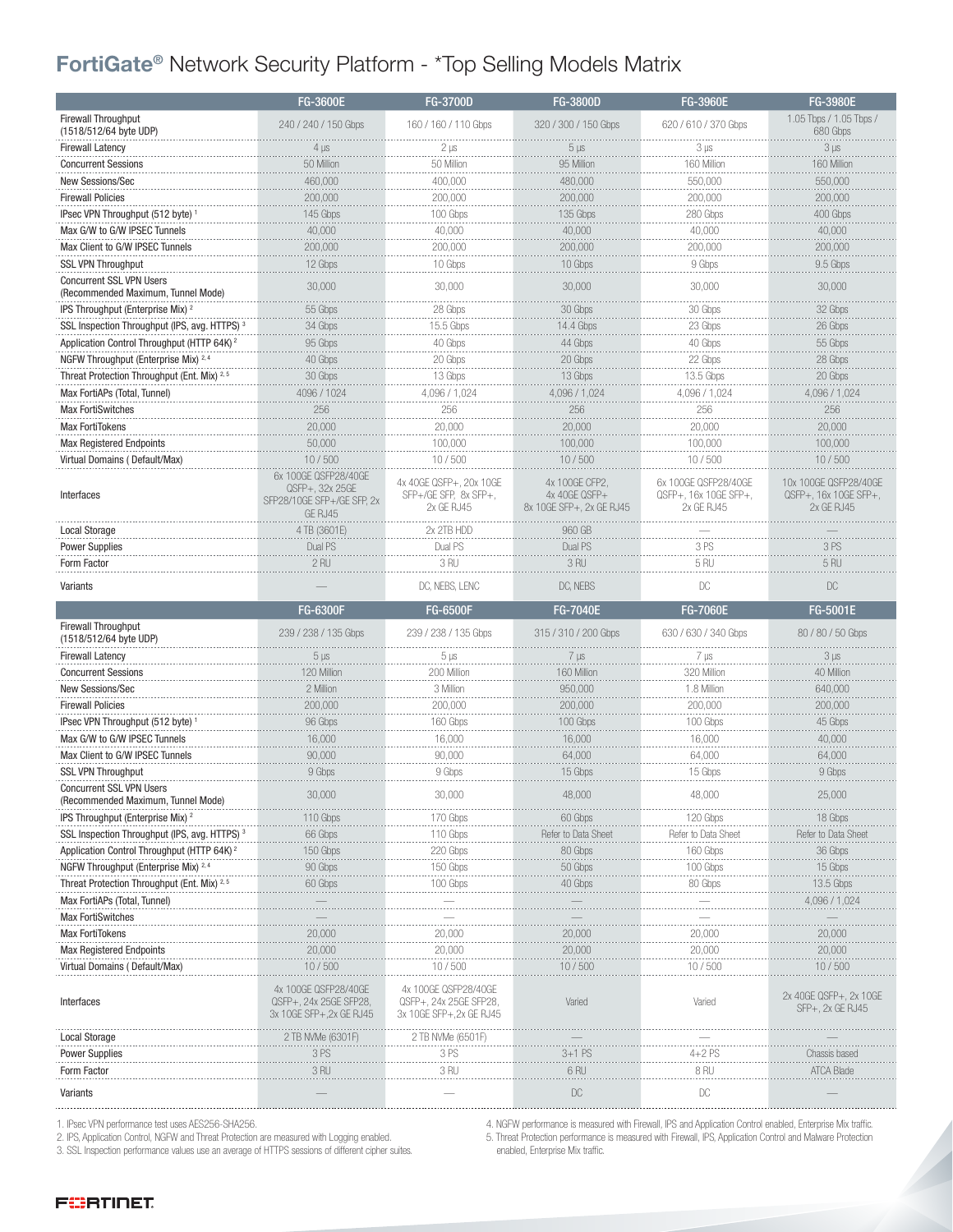#### FortiManager™ Centralized Management Platform

|                            | <b>FMG-200F</b> | <b>FMG-300F</b> | <b>FMG-1000F</b>          | <b>FMG-2000F</b> | <b>FMG-3000F</b> | <b>FMG-3700F</b> | 'MG-VM-TIL-LIG.      |
|----------------------------|-----------------|-----------------|---------------------------|------------------|------------------|------------------|----------------------|
| Devices/VDOMs (Maximum)    |                 |                 |                           |                  |                  |                  | Inlimited            |
| <b>Sustained Log Rates</b> |                 |                 |                           |                  |                  |                  |                      |
| GB/Dav                     |                 |                 |                           |                  |                  |                  |                      |
| Total Interfaces           | 2x GE RJ45, 2x  | 4x GE RJ45, 2x  | 2x GE RJ45, 2x<br>GE SEP⊥ | GE. 2x 10GE      | GE. 2x 10GE      | 2x GE, 2x 10GE   | / 4 (vNIC Min / Max) |
|                            |                 |                 | $A$ TR                    |                  |                  |                  | $16$ TB (Min / Max)  |

### FortiAnalyzer™ Centralized Logging & Reporting Solution

|                                            | <b>FAZ-200F</b>          | <b>FAZ-300F</b>          | <b>FAZ-400E</b>          | <b>FAZ-800F</b>              | <b>FAZ-1000E</b>       |
|--------------------------------------------|--------------------------|--------------------------|--------------------------|------------------------------|------------------------|
| GB Logs/Day                                |                          | 150                      | 200                      |                              |                        |
| Analytic Sustained Rate (logs/sec)         |                          |                          | 6.000                    | 8 250                        | 8.000                  |
| <b>Collector Sustained Rate (logs/sec)</b> | 4.500                    | 6750                     | 9 000                    | I 2.000                      | 27.000                 |
| <b>Total Interfaces</b>                    | 2x GF RJ45               | 2x GE RJ45, 2x GE SFP    | 4x GF R.145              | 4x GE RJ45, 2x GE SFP        | 2x GF R.145            |
| <b>Storage Capacity</b>                    | 1x 4 TB                  | 2x 4 TB                  | 4x 3 TB                  | 4x 4 TB                      | 8x 3 TB                |
|                                            | <b>FAZ-2000E</b>         | <b>FAZ-3000F</b>         | <b>FAZ-3700F</b>         | FAZ-VM-BASE to FAZ-VM-GB2000 |                        |
|                                            | 1.000                    | 3 UUL                    | 8.300                    | $1 to +2.000$                |                        |
| Analytic Sustained Rate (logs/sec)         | 30.000                   | 42 NOO                   | 100.000                  |                              |                        |
| <b>Collector Sustained Rate (logs/sec)</b> | 45,000                   | 60,000                   | 150.000                  |                              |                        |
| Total Interfaces                           | 4x GE RJ45, 2x 10GE SFP+ | 4x GE RJ45. 2x 10GE SFP+ | 2x GE RJ45, 2x 10GE SFP+ |                              | 1 / 4 (vNIC Min / Max) |
| <b>Storage Capacity</b>                    |                          | 16x 3. IB                | 60x 41B SAS              | $500$ GB to $+100$ TF        |                        |

#### FortiSIEM™ Unified Event Correlation and Risk Management Solution

|                                     | FSM-500F "COLLECTOR" | <b>FSM-2000F "SUPERVISOR"</b> | <b>SUPERVISOR"</b><br>FSM-3500F |
|-------------------------------------|----------------------|-------------------------------|---------------------------------|
| All-in-One License Capacity         |                      | Jp to 500                     | Up to 2,000                     |
| EPS Capacity (all features enabled) | 5.00(                | Up to 15,000                  |                                 |

#### FortiAuthenticator™ User Identity Management Server

|                                    | <b>FAC-200F</b> | <b>FAC-400F</b>    | <b>FAC-1000D</b>   | <b>FAC-2000F</b>                                                        | FAC-3000D/3000E    | FAL:-VM BASF to<br>FAC-VM-100000-UG                   |
|------------------------------------|-----------------|--------------------|--------------------|-------------------------------------------------------------------------|--------------------|-------------------------------------------------------|
| Max Local/Remote Users/ User Group | 500/500/25      | 2.000 / 2.000 / 50 |                    | 10,000 / 10,000 / 2,000 20,000 / 20,000 / 2,000 40,000 / 40,000 / 4,000 |                    | $100/100/10$ to<br>$+100.000$ / $+100.000$ / $10.000$ |
| Max NAS Devices                    |                 | 666                | 3.333              | 6.666                                                                   | 26.666             | $33$ to $+33.333$                                     |
| Max FortiTokens                    | non             |                    | 20 UUU             |                                                                         | 80,000             | $200 \text{ to } +200.000$                            |
| Interfaces                         | GF R.I45        | x GF R.145         | 4x GF RJ45, 2x SFP | 4x GE RJ45, 2x SFP                                                      | 4x GF RJ45, 2x SFP | 4 vNICs                                               |
|                                    |                 | TR                 | 2x 2 TR            |                                                                         | 2x 2 TR            |                                                       |

#### FortiAP™ Wireless Access Point

|            | <b>FortiAP Series</b>            | <b>Fortinet AP Series</b> | <b>FortiAP S-Series</b>          | <b>FortiAP U-Series</b>                                 |
|------------|----------------------------------|---------------------------|----------------------------------|---------------------------------------------------------|
| Management | FortiGate-Managed, Cloud-Managed | Controller-Managed        | FortiGate-Managed, Cloud-Managed | FortiGate-Managed, Cloud-Managed,<br>Controller-Managed |
| Security   | Via FortiGate                    |                           | AV. IPS. AC. WF                  | Via FortiGate.                                          |
|            |                                  |                           |                                  |                                                         |

\* Frequency selection and power may be restricted to abide by regional regulatory compliance laws. For Complete selection of FortiAPs, including remote and outdoor devices, please refer to Fortinet Wireless Solution Matrix

#### FortiSwitch™ Secured Access Switch

|                                 |         | <b>Series</b> |        | Serie! |        |  |
|---------------------------------|---------|---------------|--------|--------|--------|--|
| Main Port Speed                 |         |               |        |        |        |  |
| Main Port Count Options         | 8.24.48 | - 42          | 24. 48 |        | 24. 48 |  |
| <b>Uplink Port Speed</b>        | abps    |               |        |        |        |  |
| <b>Redundant Power Supplies</b> |         |               |        |        |        |  |
|                                 |         |               |        |        |        |  |

For Complete selection of FortiSwitches, please refer to http://www.fortinet.com/products/fortiswitch

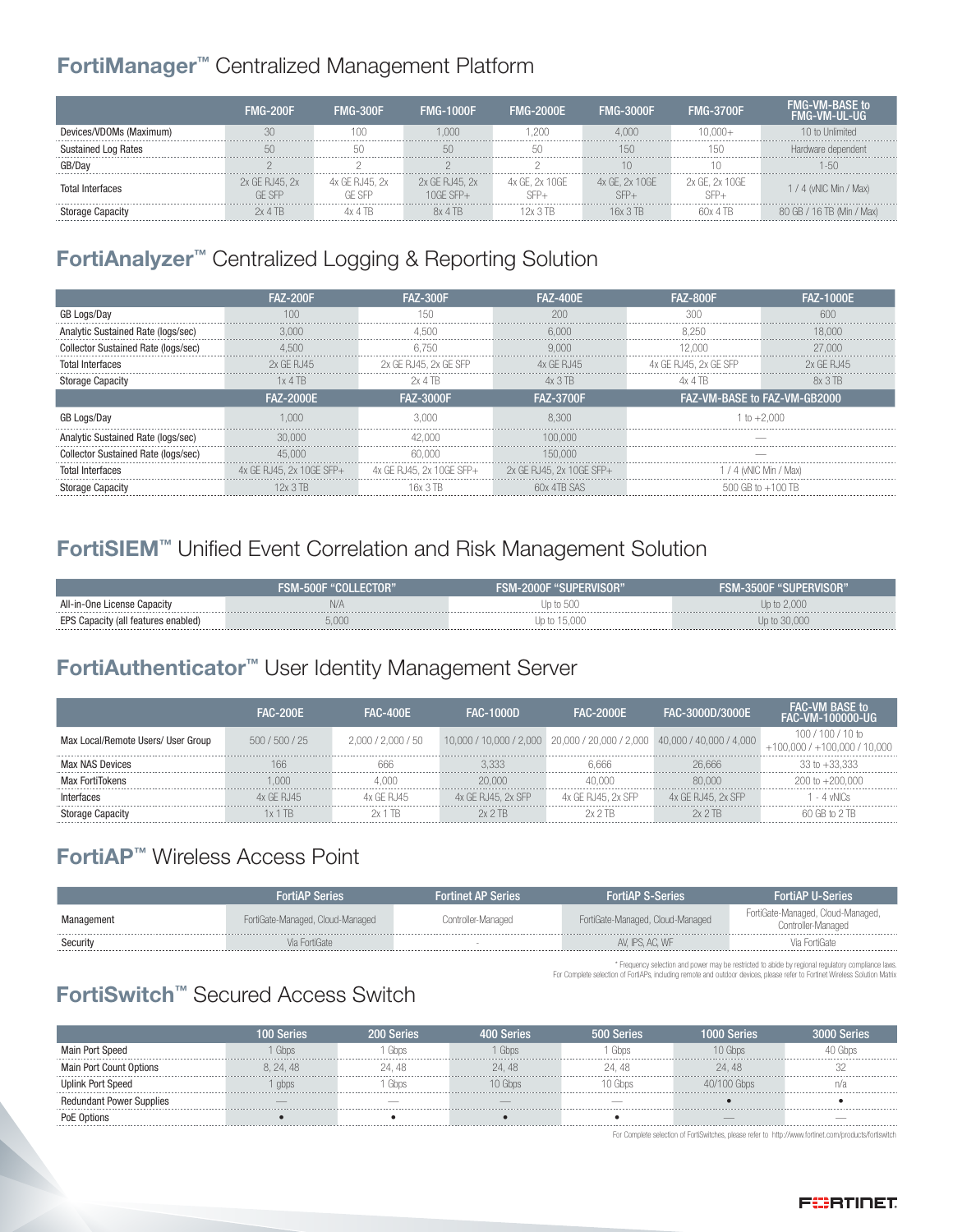#### FortiNAC™ Network Access Control Solution

|                           | FNC-CA-500C                                        | FNC-CA-600C                                           | <b>FNC-R-650C</b>               | FNC-CA-700C                                                 | <b>FNC-C-1000C</b><br><b>FNC-A-1000C</b>                           | <b>FNC-C-2000C</b><br><b>FNC-A-2000C</b>                                 | <b>FNC-M-550C</b>                                   |
|---------------------------|----------------------------------------------------|-------------------------------------------------------|---------------------------------|-------------------------------------------------------------|--------------------------------------------------------------------|--------------------------------------------------------------------------|-----------------------------------------------------|
| Type                      | Mid-range Control and<br><b>Application Server</b> | High Performance<br>Control and Application<br>Server | On-Premises Analytics<br>Server | Ultra High Performance<br>Control and Application<br>Server | High-Performance<br>Control / Application<br>Server Appliance Pair | Ultra High Performance<br>Control / Application<br>Server Appliance Pair | Centralized<br>Management Appliance                 |
| <b>Target Environment</b> | Small Environments                                 | Medium Environments                                   | N/A                             | Large Environments<br>with few Persistent<br>Agents         | Very Large Environ-<br>ments with many<br>Persistent Agents        | Very Large Environ-<br>ments with many<br>Persistent Agents              | Multi-site environments<br>with multiple appliances |
| Capacity                  | Manages up to 1,000<br>ports in the network*       | Manages up to 7,500<br>ports in the network*          | N/A                             | Manages up to 15,000<br>ports in the network*               | Manages up to 20,000<br>ports in the network*                      | Manages up to 30,000<br>ports in the network*                            | Unlimited                                           |

Virtual appliances are also available, please refer to www.fortinet.com for more information

## FortiSandbox™ Advanced Threat Prevention System

|                                                            | <b>FSA-500F</b>                    | <b>FSA-1000F</b>                      | <b>FSA-2000E</b>                                                                                                                                     | <b>FSA-3000E</b>    | <b>FSA-VM</b>      |
|------------------------------------------------------------|------------------------------------|---------------------------------------|------------------------------------------------------------------------------------------------------------------------------------------------------|---------------------|--------------------|
| Sandbox Pre-Filter Throughput<br>(Files/Hour) <sup>1</sup> | 4.500                              | 7.500                                 | 12,000                                                                                                                                               | 15.000              | Hardware dependent |
| <b>VM Sandboxing Throughput</b><br>(Files/Hour)            | 120                                | 280                                   | 480                                                                                                                                                  | .120                | Hardware dependent |
| Real-world Effective Throughput<br>(Files/Hour)            | 600 <sup>2</sup> /360 <sup>3</sup> | 1.400 <sup>2</sup> / 840 <sup>3</sup> | 2.400 <sup>2</sup> / 1.440 <sup>3</sup>                                                                                                              | $5.600^2 / 3.360^3$ | Hardware dependent |
| Number of VMs                                              | $2 + 4$ optional                   | $2+10$ optional                       | $4+20$ optional                                                                                                                                      | $8 + 48$ optional   | 4, up to 54        |
|                                                            |                                    |                                       | FortiGuard Subscription Based Security Service Option: FortiGuard Threat Intelligence (AV, IPS, Web Filtering, File Query and Sandbox Engine Update) |                     |                    |

1 FortiSandbox pre-filtering is powered by FortiGuard Intelligence.<br>2 Measured based on real-world data when both prefilter and dynamic analysis are working consecutively.

3 Measured based on real-world email traffic when both pre-filter and dynamic analysis are working consecutively. \* Based on the assumption that 1 blade will be used as master in HA-cluster mode.

### FortiClient™ Advanced Endpoint Protection

|                                   | Windows.                                                                | MAC OS X                            | Linux                              | Android                |                               |                          |
|-----------------------------------|-------------------------------------------------------------------------|-------------------------------------|------------------------------------|------------------------|-------------------------------|--------------------------|
| <b>Security Fabric Components</b> | <b>Fabric Agent</b>                                                     | Fabric Agent                        | <b>Fabric Agent</b>                | Fabric Agent (Limited) | <b>Fabric Agent (Limited)</b> | Fabric Agent (Limited)   |
| <b>Host Security Components</b>   | AV, Anti-Exploit, Sandbox<br>Detection, Web Filtering,<br>App. Firewall | AV, Web Filtering, App.<br>Firewall | AV, Sandbox Detection<br>(Limited) | Web Filtering          | Web Filtering                 | Web Filtering            |
| <b>VPN Components</b>             | <b>IPSec. SSL VPN</b>                                                   | <b>IPSec. SSL VPN</b>               | <b><i>RSI VPN</i></b>              | <b>IPSec. SSL VPN</b>  | <b>IPSec. SSL VPN</b>         |                          |
| Others                            | Remote Logging/Reporting,<br>. AD SSO Agent                             | Remote Logging/Reporting.           |                                    |                        | Remote Logging/Reporting      | Remote Logging/Reporting |

### FortiMail™ Messaging Security Server

|                                                                                                               | FMI -60D | <b>FML-200F</b> | FMI -400F | <b>FMI-900F</b> | EMI -2000E. | FMI -3000F | FMI -3200F |  |  |
|---------------------------------------------------------------------------------------------------------------|----------|-----------------|-----------|-----------------|-------------|------------|------------|--|--|
| Email Routing* (Msg/Hr)                                                                                       |          |                 | ) NUL     |                 | .1 Mil      | 8 Mil      | .8 Mil     |  |  |
| Performance Enterprise ATP* (Msg/Hr)                                                                          |          |                 |           |                 |             |            | $.5$ Mil   |  |  |
| <b>Email Domains</b>                                                                                          |          |                 |           |                 |             |            |            |  |  |
| Server Mode Mailboxes                                                                                         |          |                 |           |                 |             |            |            |  |  |
|                                                                                                               | x 500 GB |                 | 2x 1TB    | Max             | 2x 2 TR     | B Max      | 2 TB       |  |  |
| FUGURI LUBURG HOLLOW MULL OUTPUT<br><b>COLLEGE</b><br>$\sim$ $\sim$<br>$\mathbf{A}$ $\mathbf{A}$ $\mathbf{A}$ |          |                 |           |                 |             |            |            |  |  |

FortiGuard Subscription Based Security Service Options: AV, Virus Outbreak Protection, Dynamic Adult Image Analysis and Anti-spam

\* Measured based on 100KB message size, no queuing.

Virtual appliances are also available, please refer to www.fortinet.com for more information

### FortiWeb™ Web Application Firewall

|                                                                                                                 | <b>FWB-100D</b> | <b>FWB-400D</b> | <b>FWB-600D</b>                         | <b>FWB-1000E</b>                                       | <b>FWB-2000E</b>                                 | <b>FWB-3000E</b>                                                | <b>FWB-3010E</b>                                                     | <b>FWB-4000E</b>                                                    |
|-----------------------------------------------------------------------------------------------------------------|-----------------|-----------------|-----------------------------------------|--------------------------------------------------------|--------------------------------------------------|-----------------------------------------------------------------|----------------------------------------------------------------------|---------------------------------------------------------------------|
| Throughput (HTTP)                                                                                               | 25 Mbps         | 100 Mbps        | 250 Mbps                                | Gbps                                                   | 2 Gbps                                           | 5 Gbps                                                          | 5 Gbps                                                               | 20 Gbps                                                             |
| <b>Total Interfaces</b>                                                                                         | 4x GE RJ45      |                 | $2 (+2$ bypass) x GE<br>RJ45, 4x GE SFP | $2 (+4$ bypass) GE<br>RJ45, 4x SFP GE,<br>2x 10GF SFP+ | 2x 10GE SFP+, 8x<br>GE RJ45 Bypass,<br>4x GE SFP | 4x 10GE SFP+, 4x<br>GE RJ45, 4x GE<br>RJ45 Bypass, 4x<br>GF SFP | $2 (+ 2$ bypass)<br>x 10GE SFP+, 8 x<br>GE RJ45 Bypass,<br>4x GF SFP | $2 (+ 2$ bypass)<br>x 10GE SFP+,8 x<br>GE RJ45 Bypass,<br>4x GE SFP |
| FortiGuard Subscription Based Security Service Options: WAF, AV, IP Reputation, and Credential Stuffing Defence |                 |                 |                                         |                                                        |                                                  |                                                                 |                                                                      |                                                                     |

Virtual appliances are also available, please refer to www.fortinet.com for more information